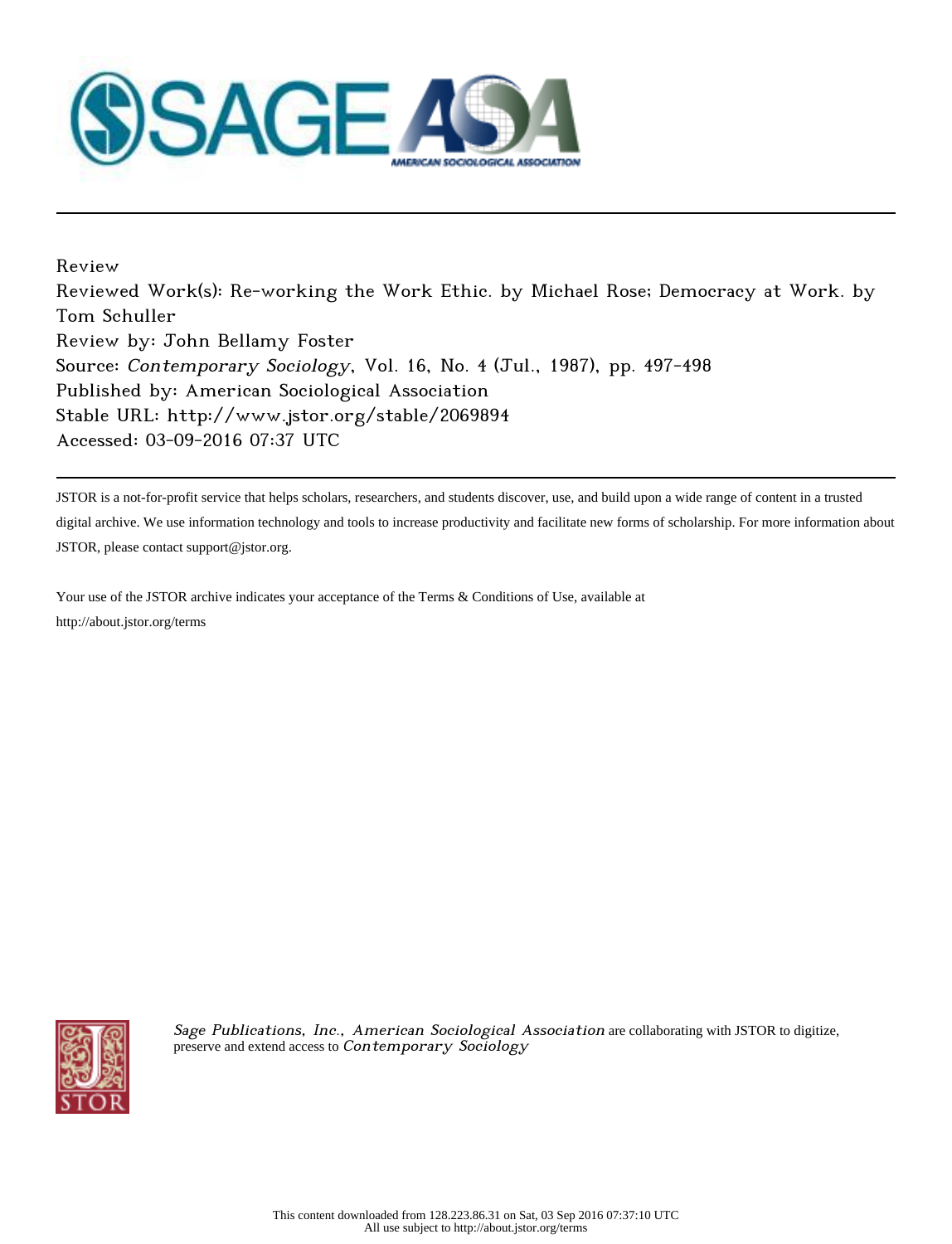1930s and the more recent past. Whereas in the earlier period the problem had been one of fitting the worker to the workplace, the question of whether or not the workplace should be fitted to the worker has now arisen. The reasons for this, and the debate on what should be done about it, are the subject of this succinct and readable study.

 The first half of the book deals with the Soviet sociological literature of the 1960s and 1970s on attitudes to work. Concern about this issue de veloped out of a recognition that the workplace problems associated with fitting peasants into the industrial labor force were continuing, even though recruits were now coming from workers' families. Research began to suggest that the prob lem was that the educational levels and expecta tions of workers had changed more quickly than the kinds of jobs available. Moreover, not only were relatively unskilled jobs not declining fast enough, but mechanization and automation were adding to the number. Thus, many researchers concluded, low levels of job satisfaction, poor work performance, high levels of absenteeism, and high rates of turnover could be traced to the "over-education" of Soviet workers for the jobs available. For others, however, the issue was not one of expectations brought to the job, but rather one of responses to the nature of the work itself.

 The last half of the book deals with responses to workplace problems. These have included talk of "humanizing" work and allowing workers to have greater participation in the organization of the workplace. This "participa tory current," as Yanowitch calls it, has produced a voluminous literature but precious little real change, greater attention having in practice been given to increasing worker disci pline more directly. Innovative programs have generally been limited to small-scale "experi ments," and the only "participatory" effort to be introduced on a wide scale (the work brigade system) has meant not greater control by workers, but greater control of workers.

 Recent developments in the Soviet Union show that the issues raised by the books under review are of central importance for the future of Soviet society. The educational reforms of 1984, attempts to tie wages more closely to effort, and suggestions that unemployment may become a permanent feature of the Soviet economy all have implications for relations in the workplace. For those wishing to follow these developments, the work of Filtzer and of Yanowitch provides a good place to begin.

 Re-working the Work Ethic, by MICHAEL ROSE. New York: Schocken, 1985. 160 pp. \$17.50 cloth.

 Democracy at Work, by TOM SCHULLER. New York: Oxford University Press, 1985. 190 pp. \$13.95 cloth.

 JOHN BELLAMY FOSTER University of Oregon

 Although each of these books is concerned with the role of values in the workplace, one belongs to the tradition of anomie, the other of alienation. Michael Rose's study could only have been written in the contemporary atmo sphere of economic crisis and perceived break down in values. Its purpose is to provide a critical assessment of the commonplace asser tion that the current economic difficulties of Britain and the United States can be traced to a decline of the Protestant work ethic; in addition, Rose questions the closely related claims of self-proclaimed "conviction politicians" like Margaret Thatcher that working people are finally beginning to respond to the call for a restoration of Victorian values by adopting a "new realism" in their expectations about labor and its rewards.

 Such views, Rose acknowledges, are not based on any serious scientific assessments, but are largely a byproduct of "editorial Weberian ism," emphasizing the voluntaristic basis of working life that has been widely disseminated in the United States and, to a lesser extent, Britain ever since Weber wrote his classic work. Still, the issue of the work ethic and its possible decline is seen to be of such great importance as to demand systematic treatment. Rose accom plishes this by exploring three "common-sense hypotheses about the work ethic": (1) "general disenculturation," or the notion that the protes tant work ethic is being abandoned by a majority of the population; (2) "constrained recommit ment," or the idea that, having been largely abandoned previously, the protestant work ethic is on its way back in the form of a new working-class realism-despite all the hin drances of late liberal ideology; and (3) "differential reconstruction," or the hypothesis that there was never any clearly defined work ethic and that commitment to work, rather than declining, is undergoing a complex process of transformation and reconstruction.

 It is the third of these "common-sense hypotheses" that Rose adopts as his own. Relying in part on Herbert Gutman's argument in Work, Culture and Society he argues that even in the United States the role of the Protestant work ethic was enormously exagger ated. Both the "general disenculturation" and " constrained recommitment" hypotheses are therefore seen to be based on a doubtful